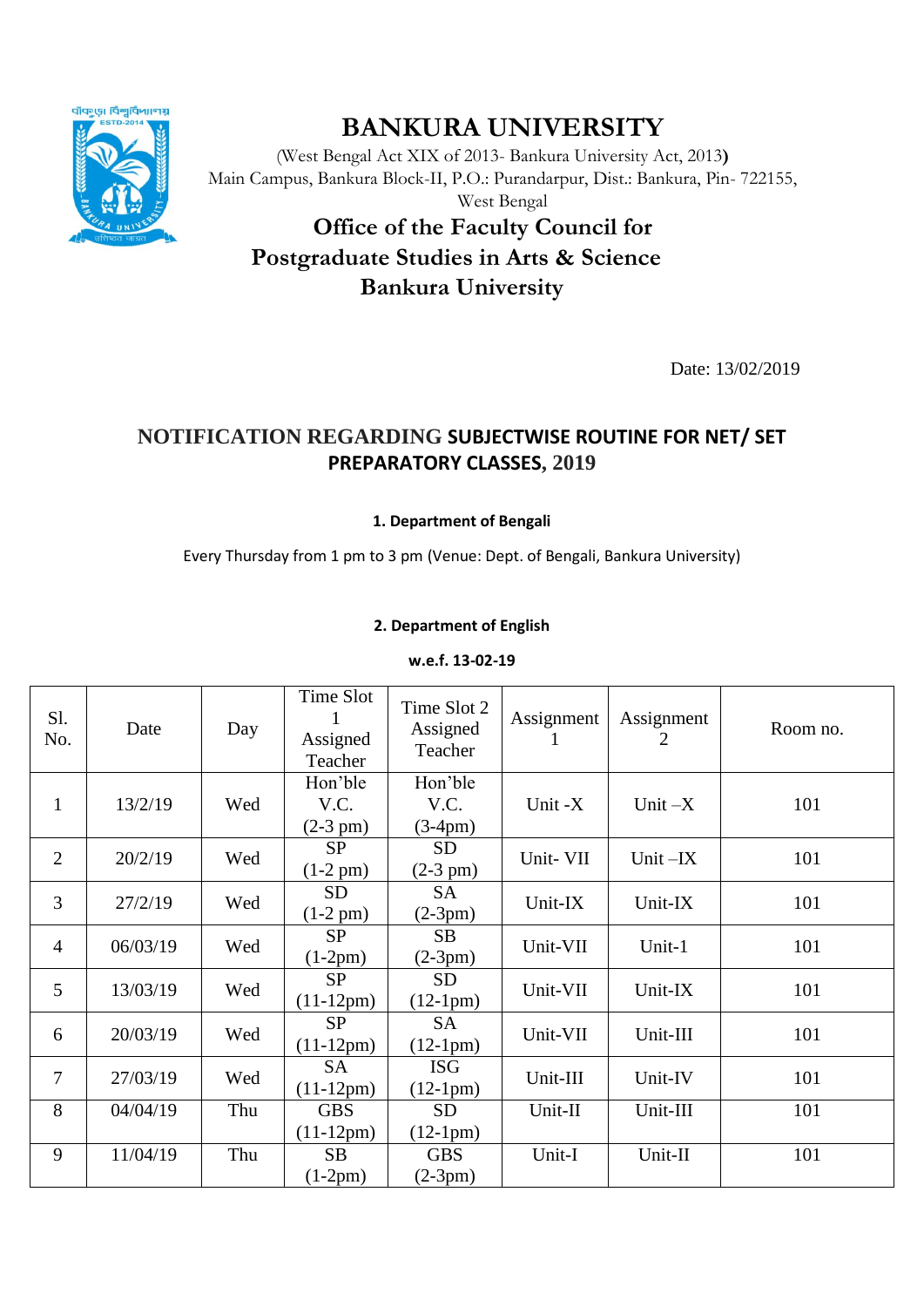| 10 | 18/04/19 | Thu | AG          | <b>GBS</b> | Unit- VIII | Unit-II   | 101 |
|----|----------|-----|-------------|------------|------------|-----------|-----|
|    |          |     | $(1-2pm)$   | $(2-3pm)$  |            |           |     |
| 11 | 25/04/19 | Thu | AG          | <b>GBS</b> | Unit-I     | Unit-II   | 101 |
|    |          |     | $(1-2pm)$   | $(2-3pm)$  |            |           |     |
| 12 | 02/05/19 | Thu | <b>ISG</b>  | AG         | Unit-IV    | Unit-I    | 101 |
|    |          |     | $(1-2pm)$   | $(2-3pm)$  |            |           |     |
| 13 | 09/05/19 | Thu | <b>ISG</b>  | AG         | Unit-IV    | Unit-VIII | 101 |
|    |          |     | $(11-12pm)$ | $(12-1pm)$ |            |           |     |
| 14 | 16/05/19 | Thu | <b>SD</b>   | <b>ISG</b> | Unit-VIII  | Unit-IX   | 101 |
|    |          |     | $(11-12pm)$ | $(12-1pm)$ |            |           |     |
| 15 | 23/05/19 | Thu | Guest       | Guest      | Unit-V     | Unit-V    | 101 |
|    |          |     | Faculty     | Faculty    |            |           |     |
|    |          |     | $(11-12pm)$ | $(12-1pm)$ |            |           |     |
| 16 | 30/05/19 | Thu | Guest       | Guest      | Unit-VI    | Unit-VI   | 101 |
|    |          |     | Faculty     | Faculty    |            |           |     |
|    |          |     | $(11-12pm)$ | $(12-1pm)$ |            |           |     |

### **3. Department of Sanskrit**

Every Wednesday from 2:30 pm to 4:30 pm (Venue: Room No 302, Academic Building)

#### **4. Department of Santali**

Every Thursday from 2 pm to 4 pm. (Venue: Dept. of Santali, Bankura University)

#### **5. Department of Social Work**

15<sup>th</sup> February, 2019 (Friday) from 11 am to 1 pm. (Venue: Dept. of Social Work, Bankura University)

19<sup>th</sup> February, 2019 (Tuesday) from 2 pm to 4 pm (Venue: Dept. of Social Work, Bankura University)

[Rest Part of the Routine shall be Communicated by the Department itself]

#### **6. Department of Education**

21<sup>st</sup> February, 2019 (Thursday) from 11 am to 1 pm (Venue: Room No 302)

28<sup>th</sup> February, 2019 (Thursday) from 11 am to 1 pm (Venue: Room No 302)

[Rest Part of the Routine shall be Communicated by the Department itself]

## **7. Department of Law**

Every Thursday from 2 pm to 4 pm. (Venue: Dept. of Law, Bankura University)